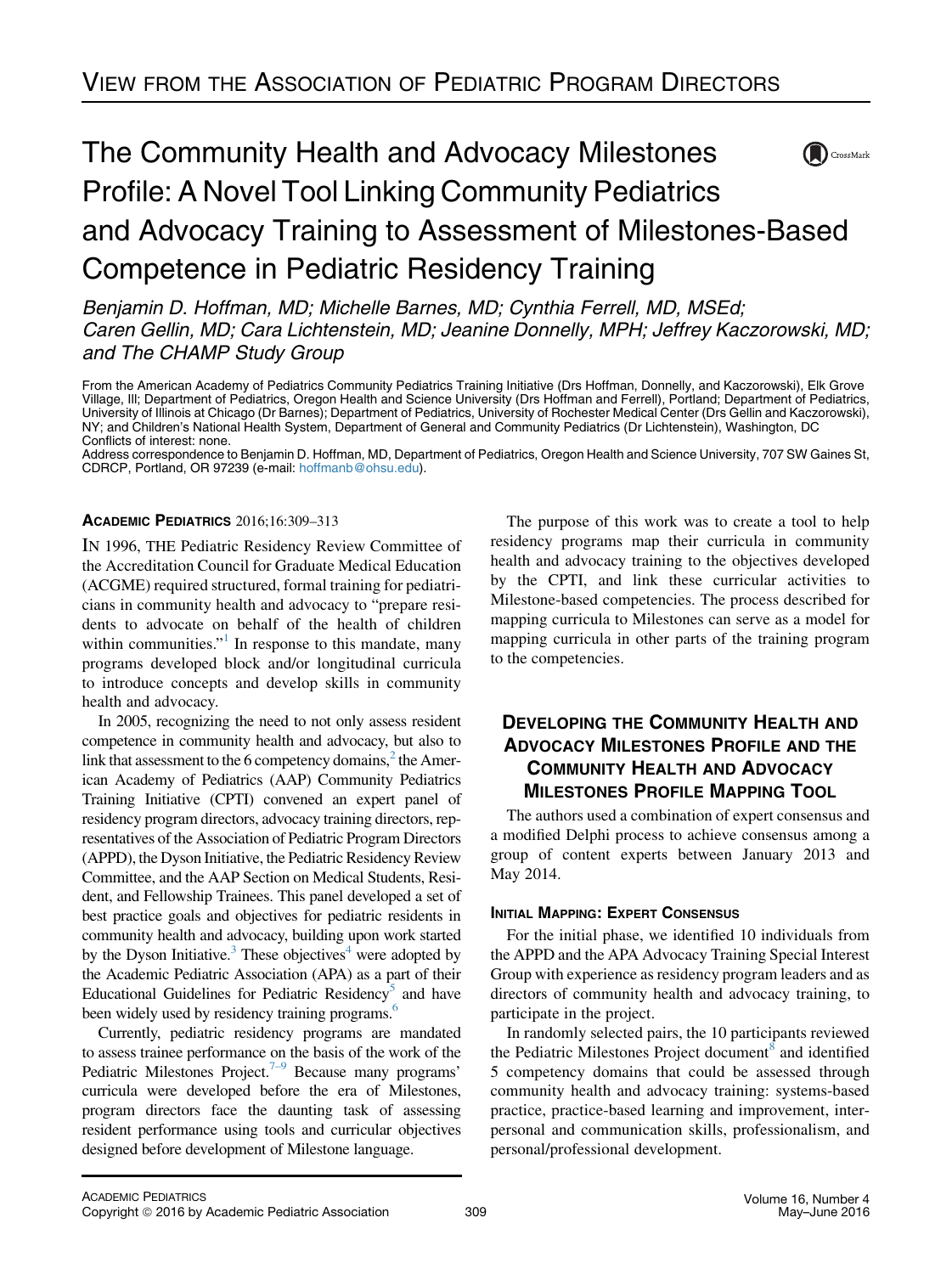Each pair was assigned 1 competency domain (eg, practice-based learning and improvement), and individually mapped each of the competencies within that domain to the CPTI objectives. There are a total of 36 objectives in 8 content areas: culturally effective care (5 objectives), child advocacy (6 objectives), medical home (6 objectives), special populations (4 objectives), pediatrician as a consultant/collaborative leader/partner (3 objectives), educational and child care settings (3 objectives), public health and prevention (5 objectives), and inquiry and application (4 objectives). Participant pairs reconciled their differences by consensus and submitted their completed map to the principal investigator. A total of 250 objective/competency matches were identified.

#### MODIFIED DELPHI PROCESS

We then invited an additional 41 colleagues, including members of the APPD, the APA Advocacy Training Special Interest Group, the Institute on Medicine as a Profession, resident trainees, and the AAP CPTI to participate in a modified Delphi process to achieve consensus on the objective/competency matches. Each was asked to review the map and complete a survey rating their agreement with each of the 250 objective/competency matches in the 5 competency domains using a 5-point Likert scale  $(5$  = strongly agree, 4 = agree, 3 = neutral,  $2 =$  disagree,  $1 =$  strongly disagree). A total of 18 of 41 (44%) colleagues completed the entire survey, in addition to the initial 10 experts, resulting in 28 completed surveys.

### MAPPING COMPETENCIES TO CPTI OBJECTIVES

All agreement scores were averaged, and 5 objective/ competency matches with a mean score  $\langle 3.5 \rangle$  were removed from the map. The remaining 245 matches had a mean agreement score of 4.31. Each CPTI objective was mapped to a mean of 6.8 competencies. A total of 35 of the 48 competencies in the Pediatric Milestones Project are represented in the final product, including 12 of the 21 currently being reported to the ACGME. Of the 12 mapped competencies that are currently reported, each was mapped to a mean of 10 CPTI objectives (range, 3–20). The resulting product is the Community Health and Advocacy Milestones Profile (CHAMP) and this framework was used to develop the CHAMP Mapping Tool.

## USING CHAMP AND THE CHAMP MAPPING **TOOL**

CHAMP defines the relationship between training objectives in community health/advocacy and Milestonesassociated competencies. The CHAMP Mapping Tool allows programs to map their curricula and identify strengths and areas of need, while also helping programs meet the requirements for Milestones assessment and reporting. An example of how CHAMP connects Milestones to training objectives in the content area of child advocacy is shown in the [Table](#page-2-0).

The CHAMP Mapping Tool may be used in a number of ways:

Starting with the community health and advocacy curriculum: Take individual curricular activities (eg, visit to local Medicaid office) and run down the map, adding the activity to all CPTI objectives that could be met with that activity. The level of learning and assessment information would then be added.

Starting with CPTI objectives: Those with a deeper understanding of training curricula and assessment methods could review each of the CPTI objectives and identify curricular activities within the community health and advocacy training, and in other experiences in the residency training program, that address that objective.

Regardless of the initial approach, columns may be used by each program differently. For some objectives, there might be multiple curricular elements that are used to meet them. In such cases, users may divide the cells, keeping specific assessment methodology for each element. Some programs might prefer to group curricula and assessment more broadly. The use of the CHAMP Mapping Tool will allow educational leaders and residency directors to recognize the value of community health and advocacy training in the overall assessment paradigm while bolstering their curricula with learning activities that lead to deeper learning. Linking CPTI training objectives, mapped to Milestones-based competencies, with specific curricular activities will allow programs to better meet the requirements of Milestones reporting for each resident.

The CHAMP Mapping Tool is designed to assist community health/advocacy training directors and residency program leadership. The tool can serve as a guide to map existing curricula, identify where residents might be assessed along the Milestones continuum using their existing curricula, and help identify gaps in current rotation activities. It might also be used to assist in the design or modification of assessment tools to include competencies that might be more difficult to measure in traditional, hospital-based components of the curriculum. This could be accomplished through identification of high-needs competencies, with subsequent development or identification of curricular activities and associated methods of assessment.

Using the language provided by the CPTI objectives and/or the Pediatrics Milestones Project, one can modify existing assessment tools to include elements that assess particular competencies. For example, a community health and advocacy director might have residents write a reflection piece about a particular experience during their advocacy rotation. This could include a question about identifying cultural biases that they brought to a particular experience during the rotation and how they managed them (CPTI Culturally Effective Care Objective 1). Through their discussion with the resident about this experience and review of the reflection piece, advocacy directors can assess where the resident is on PROF[professionalism]6 (recognize that ambiguity is part of clinical medicine and respond by using appropriate resources in dealing with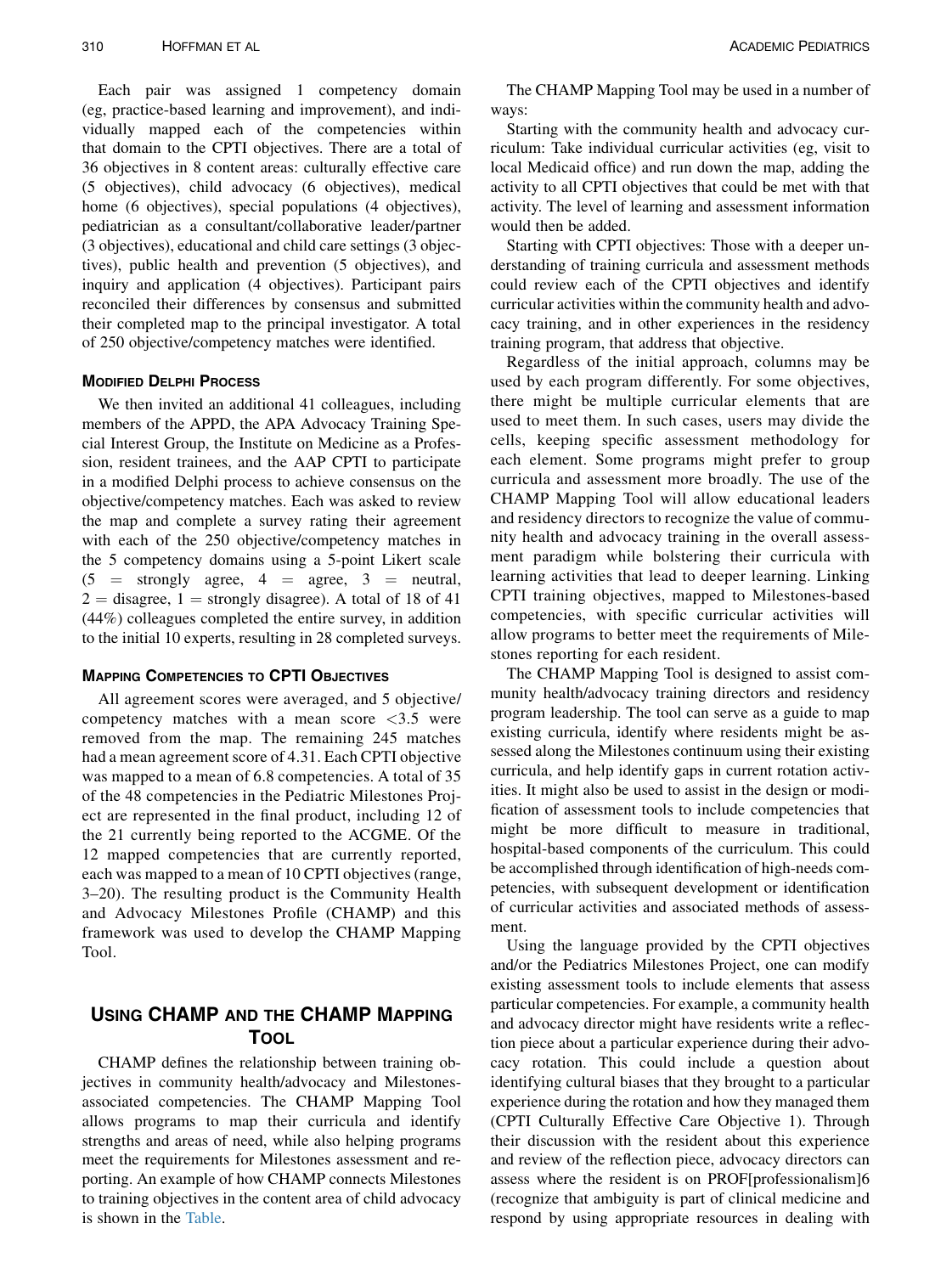<span id="page-2-0"></span>Table. Milestone Competencies; Goals and Objectives for Child Advocacy

| Graduates Are Expected to:                                                                                                                                                                                                                        | <b>ICS</b>                                             | <b>SBP</b>                              | <b>PBLI</b>              | <b>PROF</b>                         | <b>PPD</b>                       |
|---------------------------------------------------------------------------------------------------------------------------------------------------------------------------------------------------------------------------------------------------|--------------------------------------------------------|-----------------------------------------|--------------------------|-------------------------------------|----------------------------------|
| 1. Identify and discuss individual,<br>family, and community (local,<br>state and/or national) concerns<br>that affect children's health.                                                                                                         | ICS1 (ICS1)<br><b>ICS2 (ICS2)</b><br>ICS <sub>3</sub>  | SPB4 (SPB2)<br>SBP7                     | PBLI-3 (PBLI2)           | PROF 4 (PROF2)                      |                                  |
| 2. Formulate an attainable plan of<br>action in response to a<br>community health need.                                                                                                                                                           | ICS1 (ICS1)<br>ICS <sub>3</sub><br>ICS4                | SBP <sub>1</sub><br>SBP4 (SPB2)<br>SBP7 | PBLI-2<br>PBLI-3 (PBLI2) | PROF 4 (PROF2)                      |                                  |
| 3. Identify and describe resources<br>to effectively advocate for the<br>well-being of patients, families,<br>and communities.                                                                                                                    | <u>ICS1</u> (ICS1)<br>ICS <sub>3</sub>                 | SBP2 (SBP1)<br>SPB4 (SPB2)<br>SBP7      |                          | PROF 4 (PROF2)                      | PPD <sub>6</sub><br>PPD8 (PROF6) |
| 4. Communicate effectively with<br>community groups and the<br>media.                                                                                                                                                                             | ICS1 (ICS1)<br>ICS2 (ICS2)<br>ICS <sub>3</sub><br>ICS4 |                                         | PBLI-8<br>PBLI-9         | PROF 4 (PROF2)                      |                                  |
| 5. Find and use evidence and data<br>to communicate, educate, effect<br>attitude change, and/or obtain<br>funding to achieve specific health<br>outcomes.                                                                                         | ICS1 (ICS1)<br>ICS <sub>3</sub><br>ICS <sub>4</sub>    | <b>SBP4 (SPB2)</b><br>SBP7              | PBLI-2<br>PBLI-6         | PROF 4 (PROF2)                      |                                  |
| 6. Describe and discuss key<br>features of the legislative<br>process, and identify and<br>communicate with key<br>legislators, community leaders,<br>child advocates, and/or agency<br>administrators about child and<br>family health concerns. | ICS1 (ICS1)<br>ICS2 ( <i>ICS2)</i><br>ICS <sub>3</sub> | SBP4 (SPB2)<br>SBP7                     | PBLI-8<br>PBLI-9         | PROF <sub>2</sub><br>PROF 4 (PROF2) | PPD <sub>6</sub>                 |

SBP indicates systems-based practice; PBLI, practice-based learning and improvement; ICS, interpersonal and communication skills; PROF, professionalism; and PPD, personal/professional development.

Goals and objectives for child advocacy: recognizing their unique roles, pediatricians should advocate for the well-being of patients, families, and communities. They must develop advocacy skills to address relevant individual, community, and population health issues. All Milestone competencies are labeled according to the original Pediatric Milestones document.<sup>8</sup> Those in **bold** and underlined are among the 21 being reported upon at the time of publication. In some cases, the number assigned to a competency changed in the transition, and those in italic represent the label assigned to that competency in the list of 21 Milestones being reported on at the time of publication.<sup>[8](#page-4-0)</sup>

uncertainty), which maps to this CPTI objective ([Fig](#page-3-0)). By developing activities and assessment tools that evaluate resident performance toward these competencies, community health and advocacy training directors may demonstrate to program leadership, in a real and practical way, how their curricula aid in overall resident assessment and Milestones mapping.

Residency program leadership can use the CHAMP Mapping Tool to identify programmatic strengths and needs in achieving defined objectives for community health and advocacy training.<sup>[4](#page-4-0)</sup> This can help spur innovation and curriculum development. By mapping the CPTI objectives to the entire curriculum, residency leaders might better understand how to achieve the CPTI objectives through curricula within, and beyond, their community health/advocacy-specific experiences. For example, in completing the CHAMP Mapping Tool, a residency leader might recognize that the residents' experience in discharge planning during their neonatal intensive care unit (NICU) rotation is an activity that helps them to understand and gain experience in "coordinating care to meet the special needs of patients with acute and chronic conditions" (CPTI Medical Home Objective 3). This objective maps to 5 of the 21 competencies currently reported to the ACGME, so

the residency leader might modify the existing NICU rotation, or develop an assessment tool to be used in the NICU rotation, to allow assessment of resident performance in these competencies.

Further, program leaders will be able to use the map as part of an overall approach to resident assessment in Milestones reporting to the ACGME. CHAMP maps the CPTI objectives to 12 of the 21 competencies currently being re-ported.<sup>[8](#page-4-0)</sup> Many of the competencies that can be assessed through community health/advocacy training are those that can be difficult to assess in other parts of residency training, thereby increasing the value of community health/advocacy training to the residency program.

Finally, the CHAMP Mapping Tool allows each of the objectives to be mapped to a curricular activity that includes level of learning expected, borrowed from Miller's assessment paradigm, $\frac{10}{10}$  $\frac{10}{10}$  $\frac{10}{10}$  as well as identification of the assessment method. This might enable educators to identify curricular activities that yield deeper learning, and include more robust assessment, leading to identification of best-practice examples of curricular activities and their matched competencies.

CHAMP and the CHAMP Mapping Tool are available on the AAP CPTI Web site at: [http://www2.aap.org/](http://www2.aap.org/commpeds/cpti/CHAMP.html) [commpeds/cpti/CHAMP.html.](http://www2.aap.org/commpeds/cpti/CHAMP.html)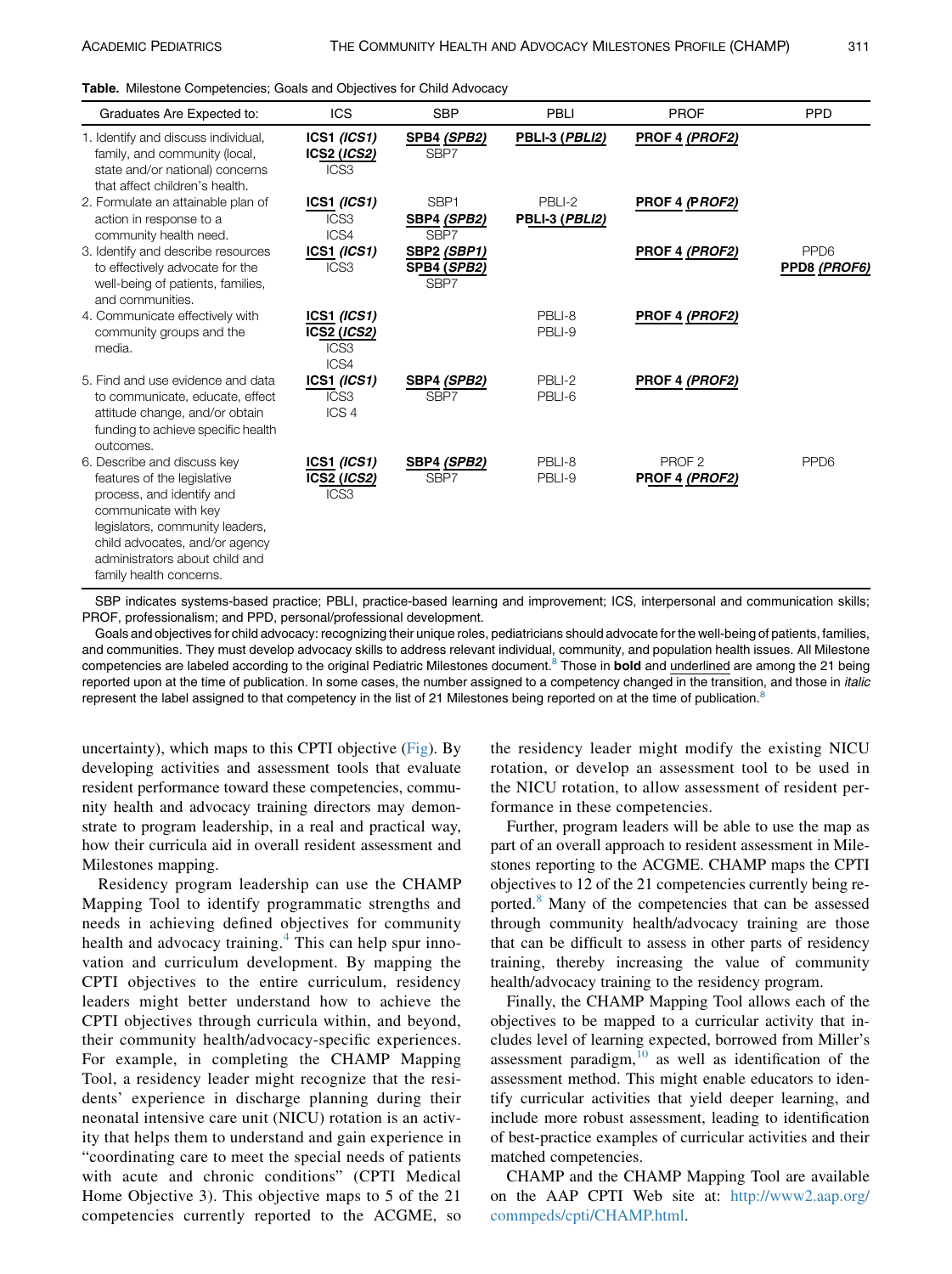# University of Illinois at Chicago

<span id="page-3-0"></span>

| <b>Alle neher milent ni</b><br><b>PEDIATRICS</b><br><b>INTERNATIONAL Pediatrics</b><br>Community Health and Advocacy Milestones Profile (CHAMP) Map<br>COLLEGE OF MEDICINE                                                   |                                                                                                                                                                                                                                                                                  |                                                                   |                                                   |                                                                                                                                                                                          |                                                                                                                    |                                                        |  |  |  |  |
|------------------------------------------------------------------------------------------------------------------------------------------------------------------------------------------------------------------------------|----------------------------------------------------------------------------------------------------------------------------------------------------------------------------------------------------------------------------------------------------------------------------------|-------------------------------------------------------------------|---------------------------------------------------|------------------------------------------------------------------------------------------------------------------------------------------------------------------------------------------|--------------------------------------------------------------------------------------------------------------------|--------------------------------------------------------|--|--|--|--|
|                                                                                                                                                                                                                              | <b>Community Health and Advocacy Goals &amp; Objectives</b>                                                                                                                                                                                                                      |                                                                   |                                                   |                                                                                                                                                                                          |                                                                                                                    |                                                        |  |  |  |  |
| A. Culturally Effective Care<br>Pediatricians must demonstrate skills that result in effective care of<br>children and families from all cultural backgrounds and from diverse<br>communities.<br>Graduates are expected to: |                                                                                                                                                                                                                                                                                  | <b>Milestones-Based</b><br><b>Sub-competencies</b>                |                                                   | Rotation/<br>Curricular                                                                                                                                                                  | <b>Assessment Method/</b><br><b>Demonstration of</b>                                                               | Level of<br>Competence<br>to be<br><b>Demonstrated</b> |  |  |  |  |
|                                                                                                                                                                                                                              |                                                                                                                                                                                                                                                                                  | As of September 2014                                              |                                                   |                                                                                                                                                                                          |                                                                                                                    |                                                        |  |  |  |  |
|                                                                                                                                                                                                                              |                                                                                                                                                                                                                                                                                  | Reporting<br>Currently<br>Required                                | Reporting<br>Not Yet<br>Required                  | <b>Activity</b>                                                                                                                                                                          | Competence                                                                                                         | -Knows<br>-Knows how<br>-Shows how<br>-Does            |  |  |  |  |
|                                                                                                                                                                                                                              | 1. Identify and manage cultural attributes, stereotypes, and<br>biases they bring to clinical encounters                                                                                                                                                                         | ICS <sub>1</sub><br>ICS <sub>2</sub><br>PBLI1<br>PROF6            | PROF2<br>PROF5                                    | GME core curriculum<br>Continuity Clinic curriculum<br>and practice<br>Community rotation reflection<br>piece                                                                            | Short essay response and<br>feedback<br>Continuity Clinic evaluation                                               | Knows                                                  |  |  |  |  |
| 2.                                                                                                                                                                                                                           | Integrate into clinical encounters an understanding of diversity<br>(e.g. family composition, gender, age, culture, race, religion,<br>disabilities, sexual orientation, and cultural beliefs and<br>practices) by recognizing and respecting families' cultural<br>backgrounds. | ICS <sub>1</sub><br>ICS <sub>2</sub><br>SBP <sub>1</sub><br>PBLI2 | PBLI8<br>PBLI9<br>PROF5                           | <b>Healthy Steps home visits</b><br>and clinic visits<br>Horizon Hospice home visits<br><b>Continuity Clinic practice</b><br>Adolescent rotation<br>Developmental/Behavioral<br>rotation | Healthy Steps and Community,<br>Adolescent, Developmental, and<br><b>Continuity Glinic votation</b><br>evaluations | Knows how                                              |  |  |  |  |
| 3.                                                                                                                                                                                                                           | Identify children, youth, or families who have limited English<br>language Proficiency and demonstrate the ability to use<br>Professional interpreters and written materials in the family's<br>primary language to maximize communication.                                      | ICS <sub>1</sub><br>SBP <sub>1</sub>                              | PBLI7<br>PBLI8<br>PROF5                           | <b>Continuity Clinic curriculum</b><br>and practice<br><b>Family-Centered Rounds</b><br>Newborn Nursery                                                                                  | Continuity Clinic evaluation<br>General Pediatrics Ward and<br>Newborn Nursery rotation<br>evaluations             | Knows how                                              |  |  |  |  |
| 4.                                                                                                                                                                                                                           | Identify, analyze, and describe health disparities, as well as<br>organizational assets and barriers to delivering culturally<br>effective services.                                                                                                                             | SBP <sub>2</sub><br>PBLI3<br>PROF2                                | ICS3<br>ICS4<br>ICS5<br>SBP <sub>1</sub><br>PROF5 | Community Health and<br>Advocacy Track (CHAT)<br>Health Disparities in Chicago<br>lecture<br>Community rotation readings                                                                 | SPH course and evaluation                                                                                          | Knows                                                  |  |  |  |  |
| 5.                                                                                                                                                                                                                           | Describe and outline quality improvement activities to achieve<br>health care equity.                                                                                                                                                                                            | SBP <sub>2</sub><br>PBLI3                                         | ICS3<br>ICS4<br>ICS5<br>PROF5                     | QI Project<br>Community Health and<br><b>Advocacy Track</b><br>QI workshop series<br><b>Patient Safety Conference</b>                                                                    | QI Project evaluation<br>SPH course and evaluation<br>Informal feedback                                            | <b>Does</b>                                            |  |  |  |  |

Figure. Community Pediatrics Training Initiative (CPTI) Culturally Effective Care Objectives from the Community Health and Advocacy Milestones Profile (CHAMP) Mapping Tool, and how they can be mapped to curricular activities.

### **LIMITATIONS**

This work is the product of a collaborative of community health/advocacy training directors, residency program leaders, pediatric educators, and trainees. It is a consensusbased product, and consequently, might not represent the views and conclusions of the broader public. Of 41 invitees to the mapping process, only 18 participated. It is possible that some bias was introduced secondary to the modest participation rate. Finally, although the authors endeavored to be as inclusive as possible, it is possible that other educators might have reached different conclusions in developing the CHAMP Mapping Tool.

### NEXT STEPS

This methodology could be used to develop a library of curricular activities in community health and advocacy training that is stratified on the basis of level of learning achieved, and curated in a scholarly way that will enable programs to share curricula. Programs that have mapped their curricula might then identify activities that meet their needs in terms of resources available, and level of learning demonstration desired. This, it is hoped, will lead to more

robust training of students, residents, and fellows, and eventually to pediatricians who are more effective as advocates for children.

Examples of completed CHAMP Mapping Tools from the Children's National Health System, Oregon Health & Science University, the University of Illinois at Chicago, and the University of Rochester are available at [http://](http://www2.aap.org/commpeds/cpti/CHAMP.html) [www2.aap.org/commpeds/cpti/CHAMP.html](http://www2.aap.org/commpeds/cpti/CHAMP.html).

We invite programs who have completed the mapping exercise to share them with the AAP CPTI, and we will publish them on our Web site to be shared with other programs. Please submit completed or partially completed maps to the Principal Investigator at [hoffmanb@ohsu.edu](mailto:hoffmanb@ohsu.edu).

### **CONCLUSIONS**

Through the process of developing CHAMP and the CHAMP Mapping Tool, we have shown that it is possible to link pediatric residency training curricula to competencies and milestones for resident assessment. Community health and advocacy training curricula are vital for meeting CPTI objectives and can also be used to assess